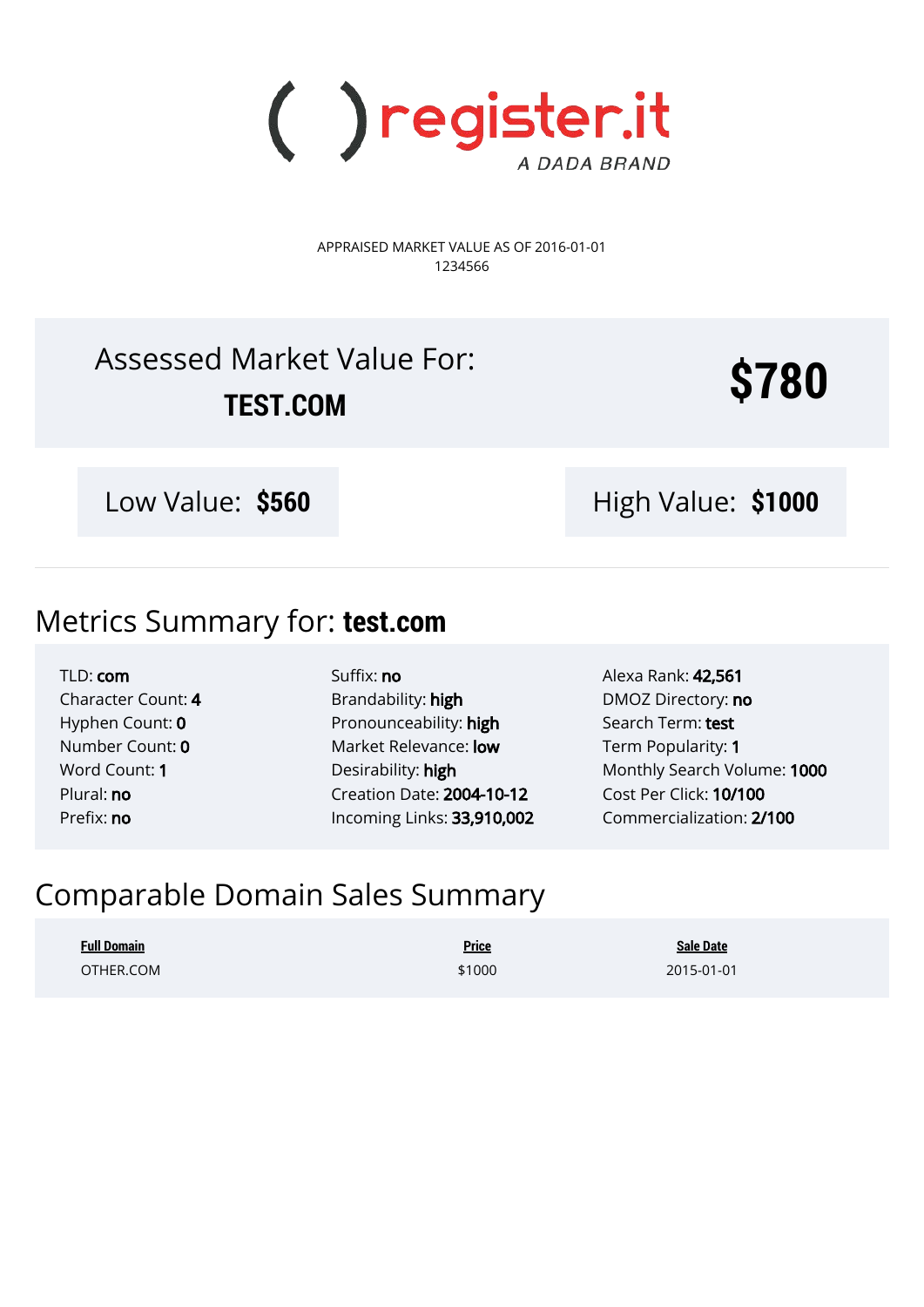# Variables Measured

This appraisal is based on measurement and tracking of 24 variables. The following data and related calculations were used, in part, to calculate your appraisal value:

### TLD: com

Short for top-level domain, this is the portion of the domain under which domain names must be registered. This sometimes includes second-level domains--for example, .CO.UK.

### Character Count: 4

The total number of characters in the registered part of the domain name.

### Hyphen Count: 0

The number of hyphens in the registered part of the domain name.

### Number Count: 0

The number of numerical digits in the registered part of the domain name.

#### Word Count: 1

The number of lexical words in the registered part of the domain name.

#### Plural: no

Whether the registered part of the domain name contains words in their plural form.

### Prefix: no

Whether the following prefixes precede words in the registered part of the domain name: internet, dot, online, new, the, my, and, u, a, v, e, i, ive, web.

#### Suffix: no

Whether the following suffixes succeed words in the registered part of the domain name: internet, dot, online, new, the, my, and, u, a, v, e, i, ive, web.

### Brandability: high

A subjective measure of the ease with which a domain name can be branded.

### Pronounceability: high

A subjective measure of the ease with which a domain name can be pronounced.

#### Market Relevance: low

A subjective measure of how well the search term characterize the most relevant market.

#### Desirability: high

A subjective measure of how desirable a domain name is based on the length, TLD, brandability, and search term.

### Creation Date: 2004-10-12

The year and month that the domain name was first registered.

### Incoming Links: 33,910,002

The total number of links being directed to the domain name throughout the indexed web.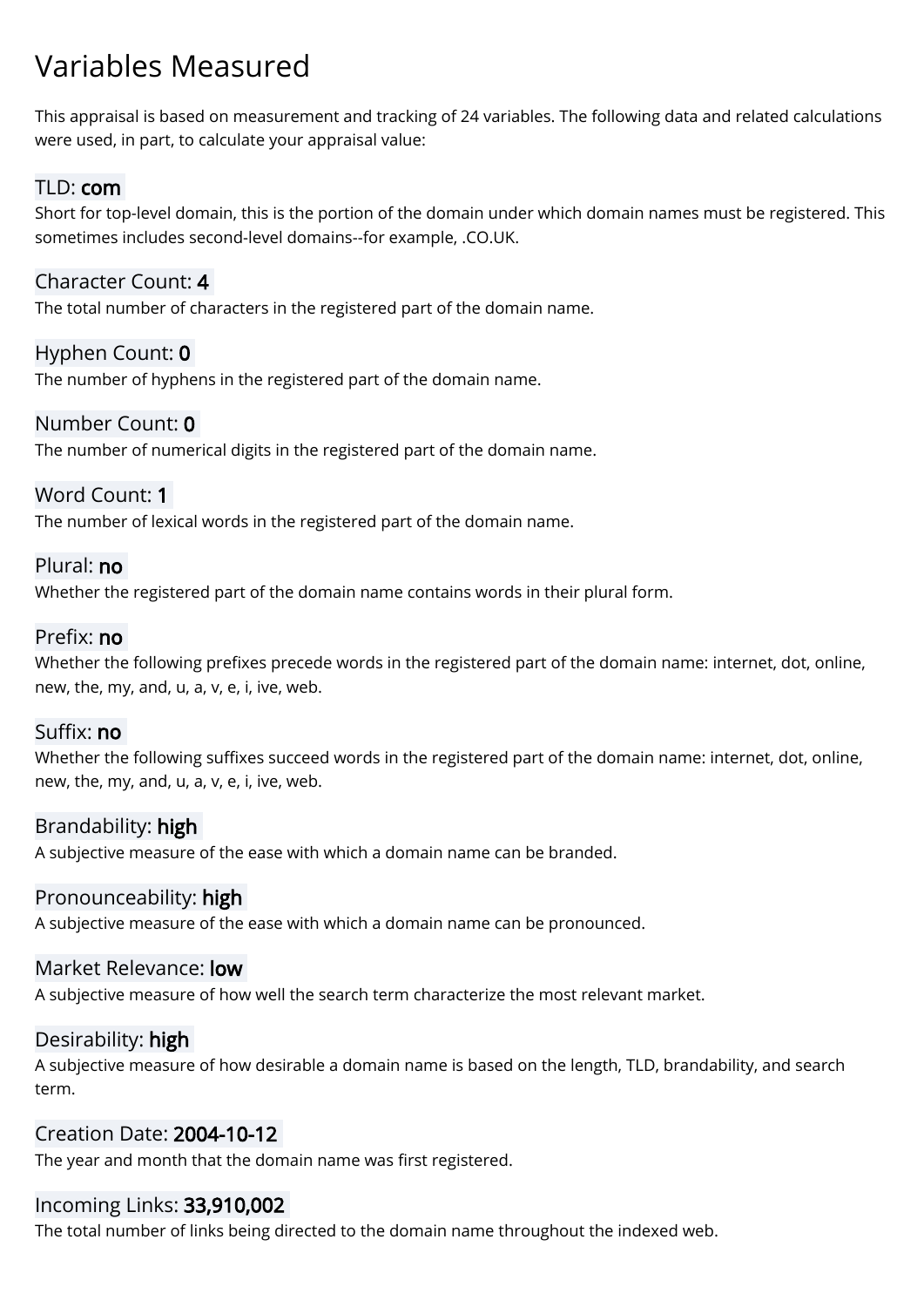### Alexa Rank: 42,561

The unique rank given by Alexa to all domain names for amount of web traffic. The most visited domain name would have a rank of 1.

#### DMOZ Directory: no

Whether the domain name is included in the Open Directory, also known as, DMOZ.

#### Search Term: test

The phrase used in search engines that is most closely related to the registered part of the domain name.

#### Term Popularity: 1

The number of web pages on the indexed web referencing the search term.

#### Monthly Search Volume: 1000

The total number of times the search term is searched each month.

#### Cost Per Click: 10/100

A number indicating the relative cost an advertiser can expect to pay per click for the search term. The number ranges from 0 to 100, with higher numbers representing higher cost.

### Commercialization: 2/100

The ease with which the domain name can be commercialized. The number ranges from 0 to 100, with higher numbers representing higher commercial potential.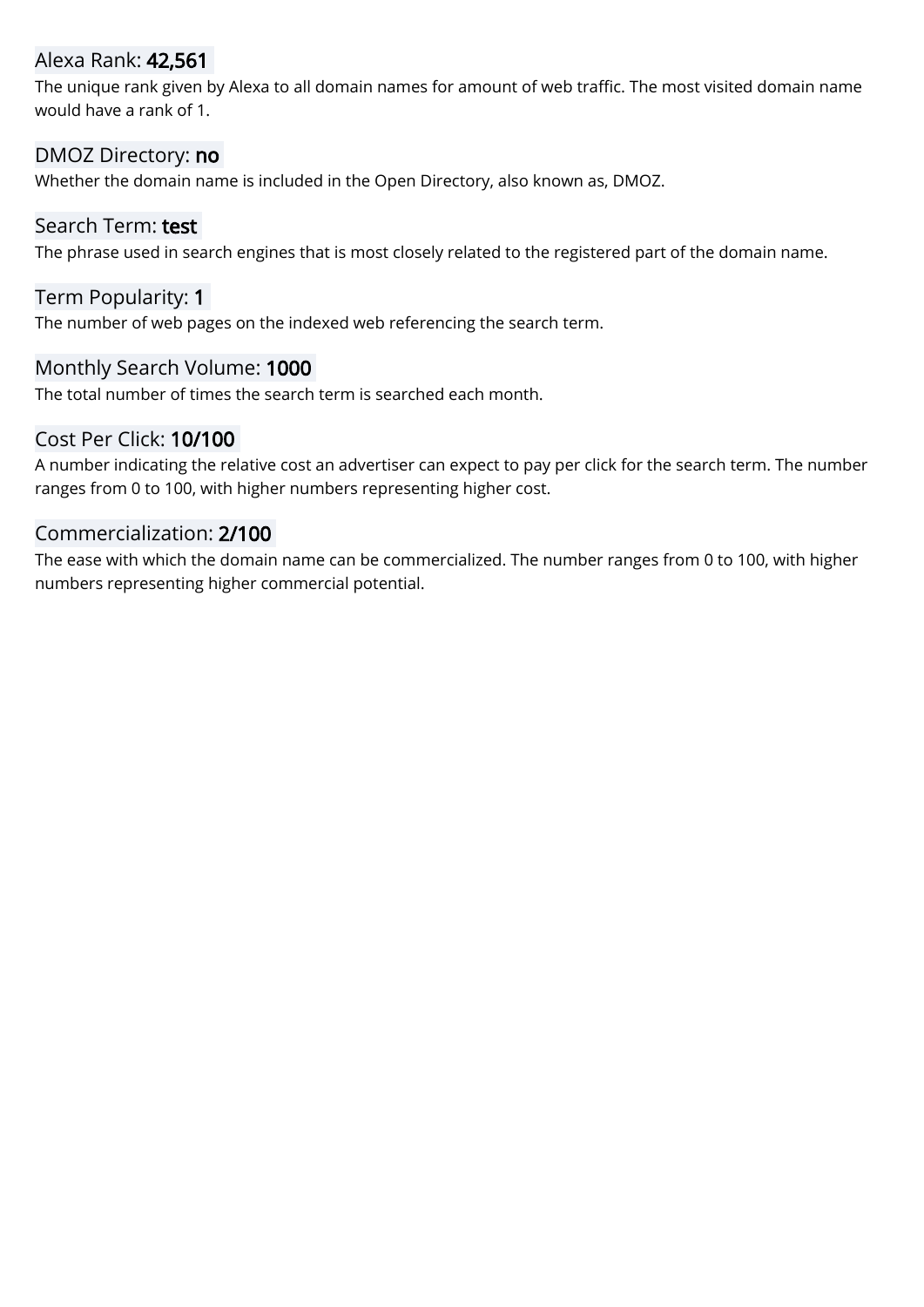# Explanation of How Metrics Affect Values

## Determining Value Based On Comparable Domains:

In order to determine the value of a domain and its potential sale price, we look at comparable domains to facilitate the evaluation. In order to determine if a domain name is of comparable value and can be bucketed in the same price range, they must possess similarities in domain extension, numbers of words in the domain name and marketing potential.

### Importance of Branding and Marketability Potential:

More and more businesses are finding their place on the web since most consumers turn to the Internet for information so having a domain and a developed Web site is becoming even more important and necessary for sustainability.

In Internet based businesses, domain names take after the name of the company or product as most people who use the Internet to look for more information about the company or product will usually search according to the name.

Thus, it's important to have a strong branding or memorable name. Good domain names are easy to say, spell and remember which makes it easy for the user to find the Web site. Having a good domain name tied with .com, the most common domain name extension definitely plays an important factor in the value and marketability of a domain name.

### E-Commerce Potential:

A domain name is even more useful and valuable if it has the potential to push online sales in the relevant areas.

We determine which industries would use the domain name for online commerce by evaluating the industry's financial potential and growth trends. Some factors we take into consideration are:

- Size of the industry and growth rate
- Current state of the industry's web presence
- Efforts towards adapting web marketing tools
- The industry's consumer behavior as it relates to web use
- Domain names' and associated terms' online presence and how it relates to online sales

### Resulting Value:

The estimate of the domain value will be based on a careful evaluation based on all the above factors. It is considered to be fair market value for both buyers and sellers. However, the estimate of value and marketability can change based on market conditions, negotiations or legal issues.

# Statement of Assumptions, Limiting Conditions, Fees & Disinterest

THIS APPRAISAL REPORT, AND ALL RESULTS CONTAINED HEREIN, IS PROVIDED "AS-IS" WITHOUT WARRANTY OF ANY KIND, EITHER EXPRESS OR IMPLIED, INCLUDING, BUT NOT LIMITED TO, THE IMPLIED WARRANTIES OF MERCHANTABILITY, FITNESS FOR A PARTICULAR PURPOSE, OR NON-INFRINGEMENT. This appraisal report is provided exclusively to you, the requesting party, for your sole and exclusive use. This report is not valid for use by, or reliance on, by any third party. DnDynamics shall not be responsible for any reliance by you or any other